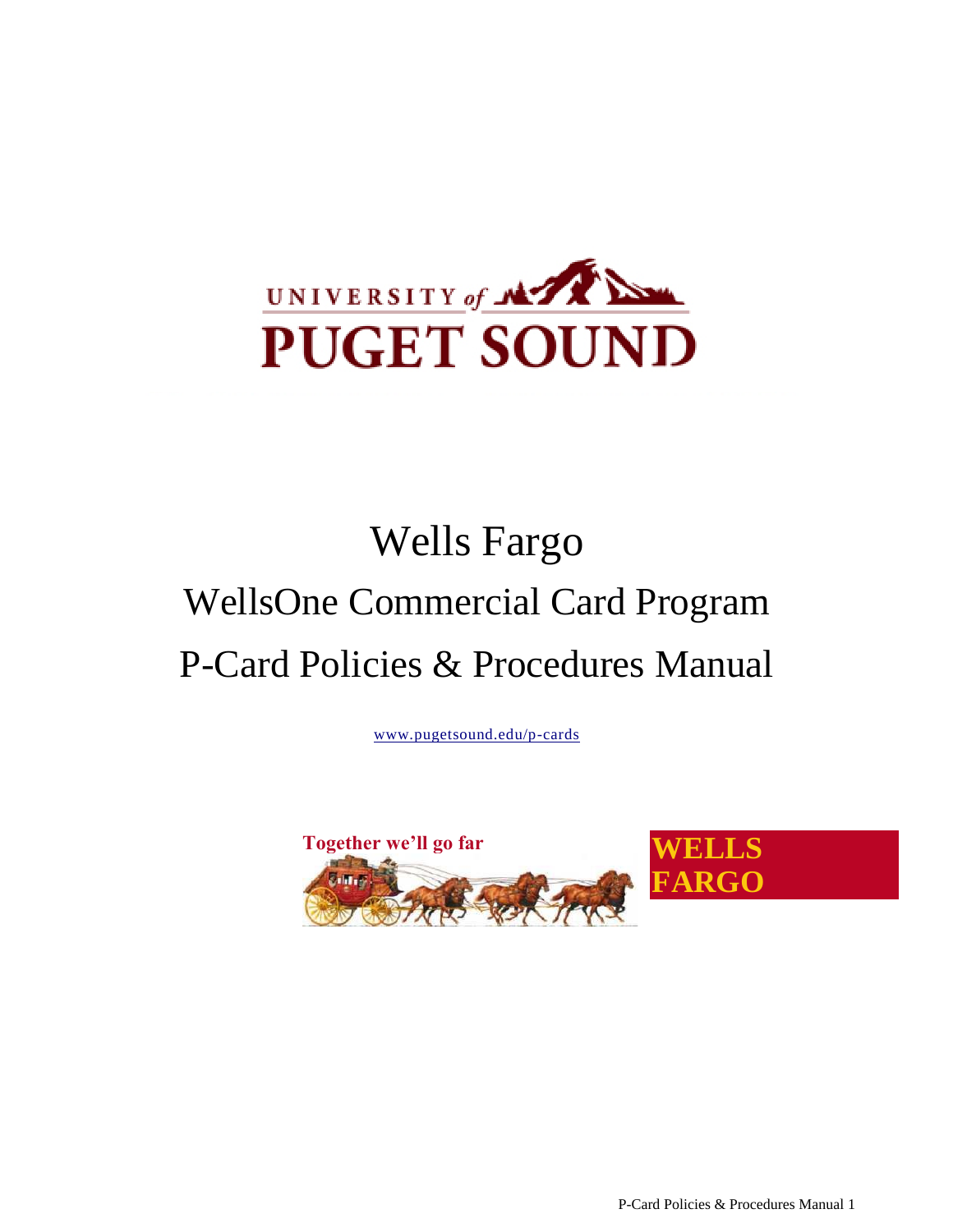#### Table of Contents

| Introduction                        | $\frac{2}{3}$            |
|-------------------------------------|--------------------------|
| Purchasing Card Administrators      |                          |
|                                     |                          |
| <b>General Guidelines</b>           | 4                        |
| Card Issuance                       | $\overline{4}$           |
| <b>Account Maintenance</b>          | $\overline{\mathcal{A}}$ |
| Card Usage                          | 4                        |
| Vendors Not Accepting Visa          | 5                        |
| <b>Limitations and Restrictions</b> | 5                        |
| Credit Limits                       | 5                        |
| <b>Single Transaction Limits</b>    | 5                        |
| Merchant Category Blocking          | 5                        |
| Declined Charges                    | 6                        |
| <b>Unauthorized Purchases</b>       | 6                        |
| Lost or Stolen Cards                | 6                        |
|                                     |                          |
|                                     |                          |
| Reconcilement and Payment           | 7                        |
| <b>Traveling Overseas</b>           | 7                        |
| Payment of the Charges              | $\overline{7}$           |
| How to Reconcile the Statement      | 7                        |
| <b>Statement Cycle</b>              | 7                        |
| Credit Limit Refreshed Monthly      | 8                        |
| Out-of-Pocket Expenses              | 8                        |
| Personal Charges                    | 8                        |
| Receipts and Documentation          | 8                        |
| Documenting the Business Purpose    | 9                        |
| <b>Restaurant Receipts</b>          | 10                       |
| Mileage                             | 1 <sub>0</sub>           |
|                                     |                          |
| <b>Approver Responsibilities</b>    | 10                       |
|                                     |                          |
|                                     |                          |
| Disputed or Fraudulent Charges      | 11                       |
|                                     |                          |
|                                     | 11                       |
| Sales and Use Tax                   |                          |
|                                     |                          |
| Common Questions & Concerns         | 12                       |
|                                     |                          |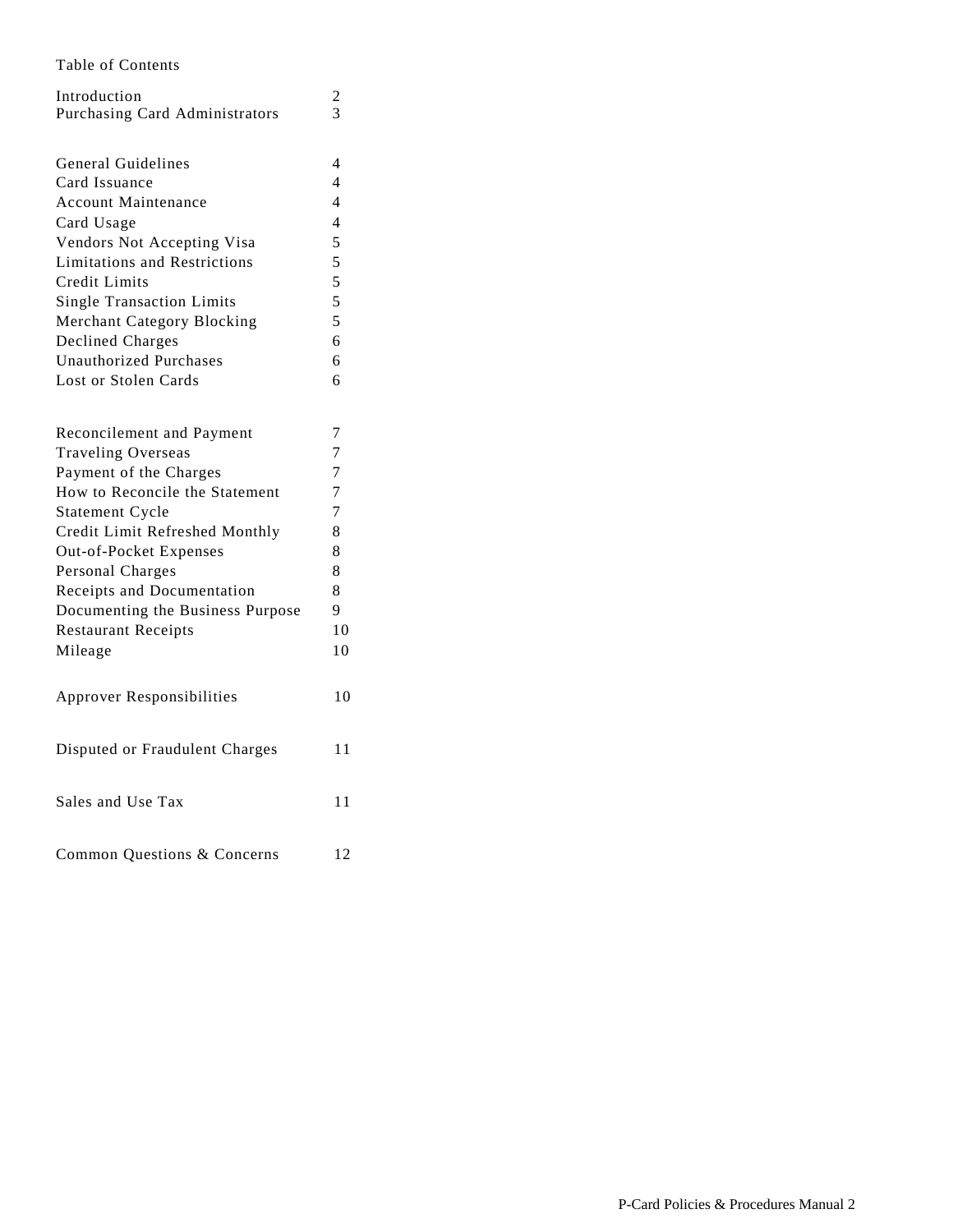#### <span id="page-2-0"></span>Introduction

Welcome to the University of Puget Sound WellsOne Commercial Card Program! The purpose of the WellsOne Commercial Card (the Purchasing Card or P-Card) Program is to streamline and simplify the purchasing and payment process for Puget Sound transactions. The goal of the Program is to:

- Simplify the purchase-to-payment process
- Eliminate the time-consuming bank record process
- Reduce/eliminate out-of-pocket expense reimbursements
- Provide cardholders with empowerment to choose

This reference manual will provide you with the particulars of the Program, including general guidelines, reconciliation and record-keeping procedures, and customer service information. It is important to read the following information carefully, as you will be responsible for adhering to the university-established policy and procedures.

Purchasing Card Administrators

If you have any additional questions, please contact your Commercial Card (P -Card) Administrators:

Administrative Assistant 253-879-3224

Wendy Vu<br>Accounts Payable Manager<br>253-879-2732 Accounts Payable Manager

Angela Markos amarkos amarkos @pugetsound.edu Financial Systems Analyst 253-879-3934

Jan Bartolatz ibartolatz@pugetsound.edu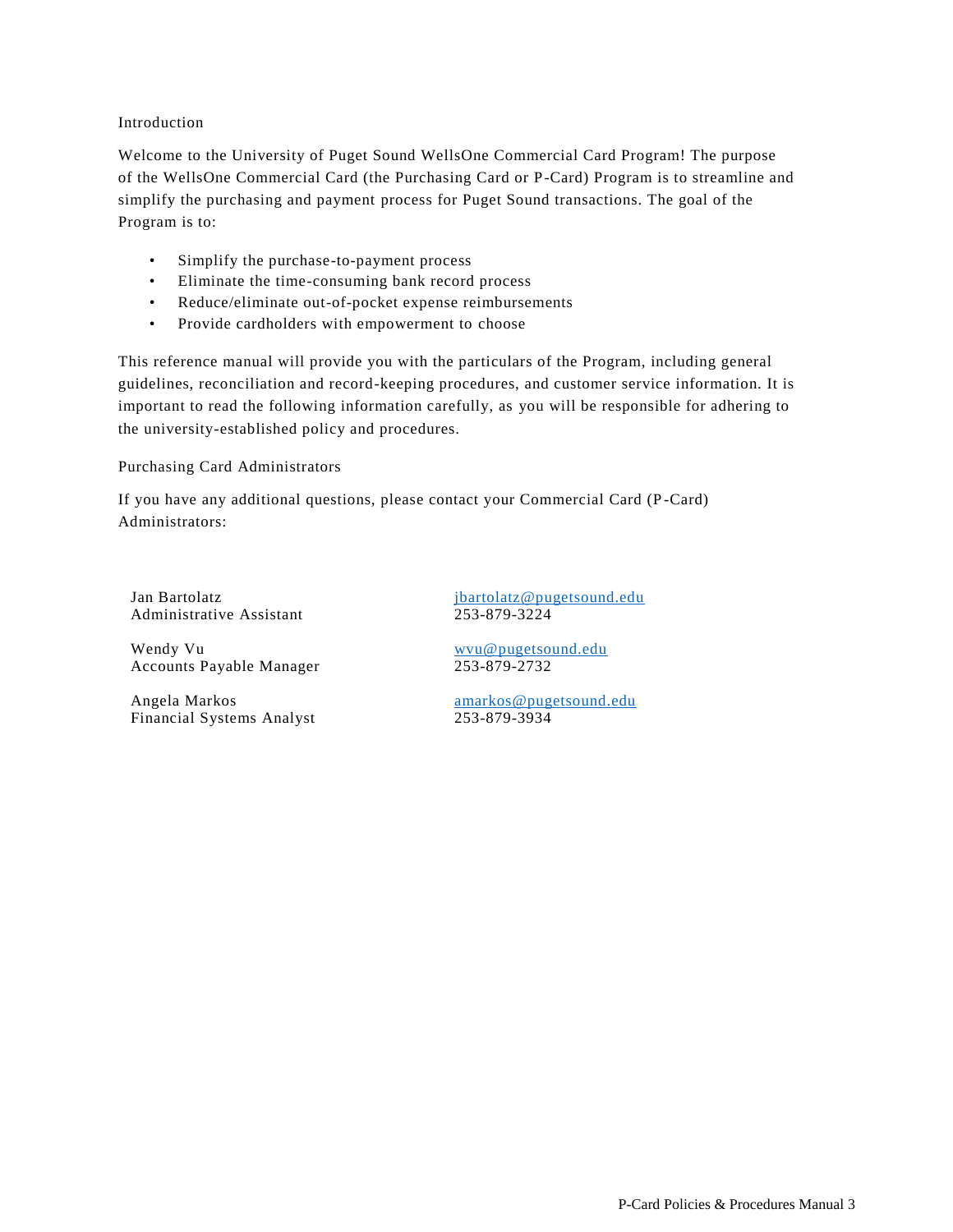## General Guidelines

#### Card Issuance

As a cardholder, you will be asked to complete a cardholder agreement. By signing the agreement, you have agreed to adhere to the guidelines established in this manual. Please refer to the website for examples of the Cardholder Agreement. Please note that *you are the only person entitled to use the card, and the card is not to be used for personal use, except for incidental use associated with travel.* As each p-card is linked to a specific department number and individual employee, the card cannot be transferred from one employee to another. If you are moving to another department, contact your P - Card Administrator for the necessary changes. The Administrator may be able to assist you in keeping the same card.

The procurement card (p-card) is provided to you to purchase materials, services, travel, and entertainment expenses for the university. It is not an entitlement nor reflective of title or position. The card may be revoked at any time without your permission and without notice.

Upon receipt of your p-card you will need to activate the account by calling the toll-free number printed on the card. For verification purposes, you will be asked to provide your unique identification number which is preset as the last four digits of your University of Puget Sound student/employee ID. If you have not previously customized a chip-enabled card, you must select a four-digit personal identification number (PIN). If you forget or need to change your PIN, call the WellsOne Service Center at 1-(800) 932-0036, option 2 (cardholder), then option 1 (customize PIN). Although the card is issued in your name, your personal credit history will not affect your ability to obtain a card. The university is responsible for payment of all purchases, and your personal credit will not be affected in any way by using the card.

#### Account Maintenance

If changes become necessary for the cardholder, such as adding access to a speedchart or changing the credit limit , please complete the P-Card Account Maintenance Request Form (available on the University website) including a signature from your supervisor and/or budget manager and forward to the Office of Finance.

#### Card Usage

The P-Card can be used at any merchant that accepts VISA and other merchant cards, except as Puget Sound otherwise directs. It may be used for in-store purchases as well as phone, fax or mail orders. There is no special terminal or equipment needed by the merchant to process a P -Card transaction. As of August  $31^{st}$ , 2015, the University provides all new cardholders with cards enabled with chip & PIN technology. Not all merchants are yet equipped with chip readers at all terminals, but your p -card may be used at any traditional machine.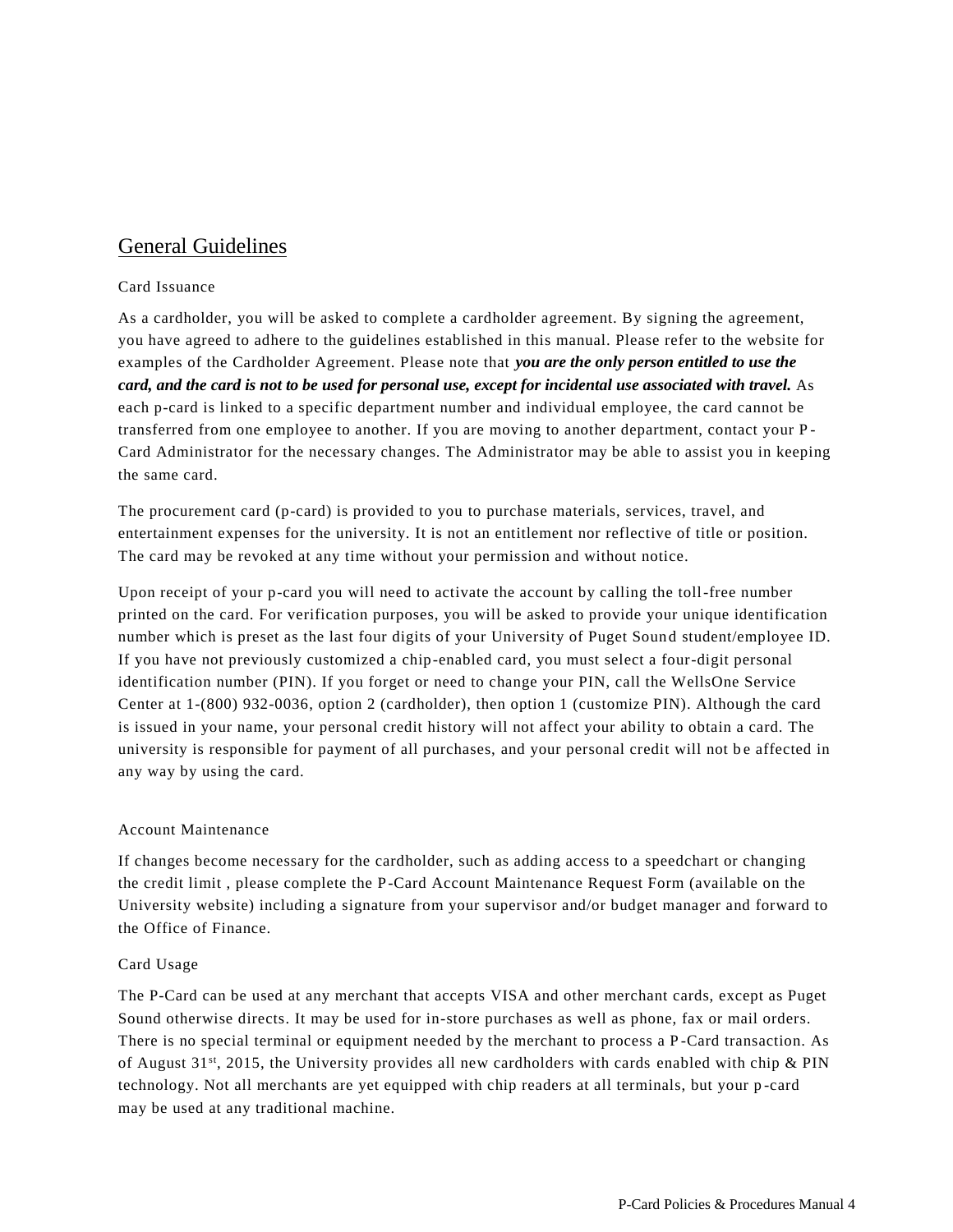You may supply any phone number convenient for you when placing a p-card order. The phone number is not used for card authorization purposes for p-cards. When using the p-card with merchants, please request that an invoice not be sent to Accounts Payable as this may result in a duplicate payment.

#### Vendors Not Accepting Visa

Not all suppliers will accept VISA. However, as commercial purchasing card programs become more popular, vendors will want to accommodate their customers by accepting the card as a method of payment. If you have a vendor who does not accept VISA, please contact your P-Card Administrator. Your administrator will work with Wells Fargo Bank to communicate our desire and the benefits of accepting VISA. Alternatively, you may advise the vendor to contact its local bank for details of becoming a VISA member. It will be to our benefit if as many suppliers as possible are VISA merchants.

## Limitations and Restrictions

#### Credit Limits

Your department head has assigned a credit limit to your card, a total monthly dollar limit. As limitations vary by cardholder, please discuss the limit with your department head. If you and your department head believe your monthly limit to be insufficient for your requirements, please contact your P-Card Administrator to discuss having your limit(s) increased. Please note that cards set with refreshing credit limits will reset on the  $16<sup>th</sup>$  or  $17<sup>th</sup>$  of each month. You are encouraged to keep your p-card limit low to prevent adverse impact in the case of fraud or theft.

#### Single Transaction Limits

There may also be a single transaction limit placed on your card, which me ans your card will be declined if you attempt to purchase more than this set amount at one time. Do not split a purchase to avoid the single transaction limit. If you believe the single transaction limit will inhibit optimum usage of the p-card, please discuss this with your department head.

#### Merchant Category Blocking

The WellsOne Commercial Card Program also allows for Merchant Category blocking. If a particular Merchant Category is blocked (e.g., casinos) and you attempt to use your card at such a merchan t, your purchase will be declined. The university has made an effort to ensure that the vendors/suppliers used during the normal course of business are not restricted. If your card is refused at a merchant where you believe it should have been accepted, you should call your P- Card Administrator or Wells Fargo WellsOne Customer Service at 1-800-932-0036 to determine the reason for decline. Getting Help If a Charge Is Declined

Automated customer service assistance is available 24 hours/day, 7 days/week: 1 -800-932-0036.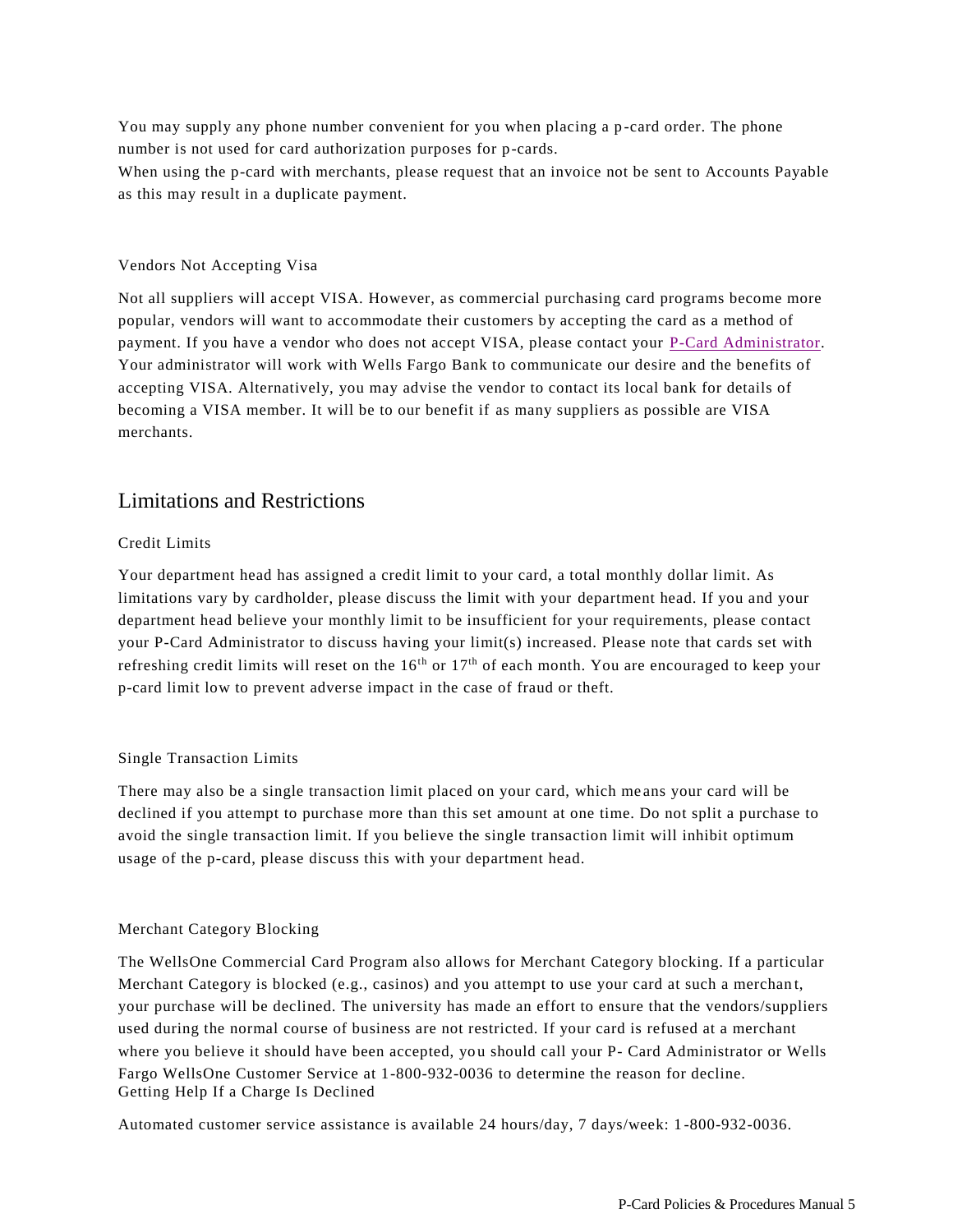You may also access much of this information online through the Wells Fargo Commercial Card Expense Reporting (CCER) system. Depending on the result of your inquiry, you may want to discuss the issue further with your department head. They are empowered to advise the P-Card Administrator to modify the restrictions on your use of the P-Card.

IMPORTANT: All requests for changes in limitations and restrictions must be made through your P - Card Administrator. Wells Fargo Bank will change existing cardholder restrictions only after a written request is received from the P-Card Administrator.

#### Unauthorized Purchases/Vendors

As with any company purchase, the card is not to be used for any product, service or with any merchant considered to be inappropriate for university purposes. Examples of such unauthorized purchases include:

- Items for personal use
- Gift cards or certificates
- Country club memberships
- Lottery tickets
- Cell phone/Mobile device expenditures
- Direct marketing

Failure to comply with the above guidelines may result in disciplinary action, cancellation of your card privileges, and possible termination of employment.

If you are unsure about the classification of a purchase and whether or not it's authorized, please reach out to the Office of Finance at [finance@pugetsound.edu.](mailto:finance@pugetsound.edu)

#### Cash Advances

Cash advances are not allowed and are blocked from use on cards, except for exceptions granted occasionally in association with travel outside the US. Charges for cash advances are 2.0%, so they should be used sparingly.

#### Lost or Stolen Cards

You are responsible for the security of your card and any purchases made on your account. If you believe you have lost your card or that it has been stolen, immediatel y report this information to Wells Fargo Bank Customer Service at 1-800-932-0036, option 3, then option 3 again. Immediately after reporting to Customer Service, you must inform your P-Card Administrator. It is extremely important to act promptly in the event of a lost or stolen card to avoid department and company liability for fraudulent transactions. The Wells Fargo *WellsOne* Commercial Card Agreement states:

Customer shall be liable for all unauthorized use of the Card in any amount at any time, unless and until Customer has notified Wells Fargo that the Card or Card number has been lost, stolen or misappropriated or that the person or vehicle in whose name the Card has been issued is no longer authorized to use the Card (for example, upon termination of employment). Notification shall be made by Customer calling the customer service number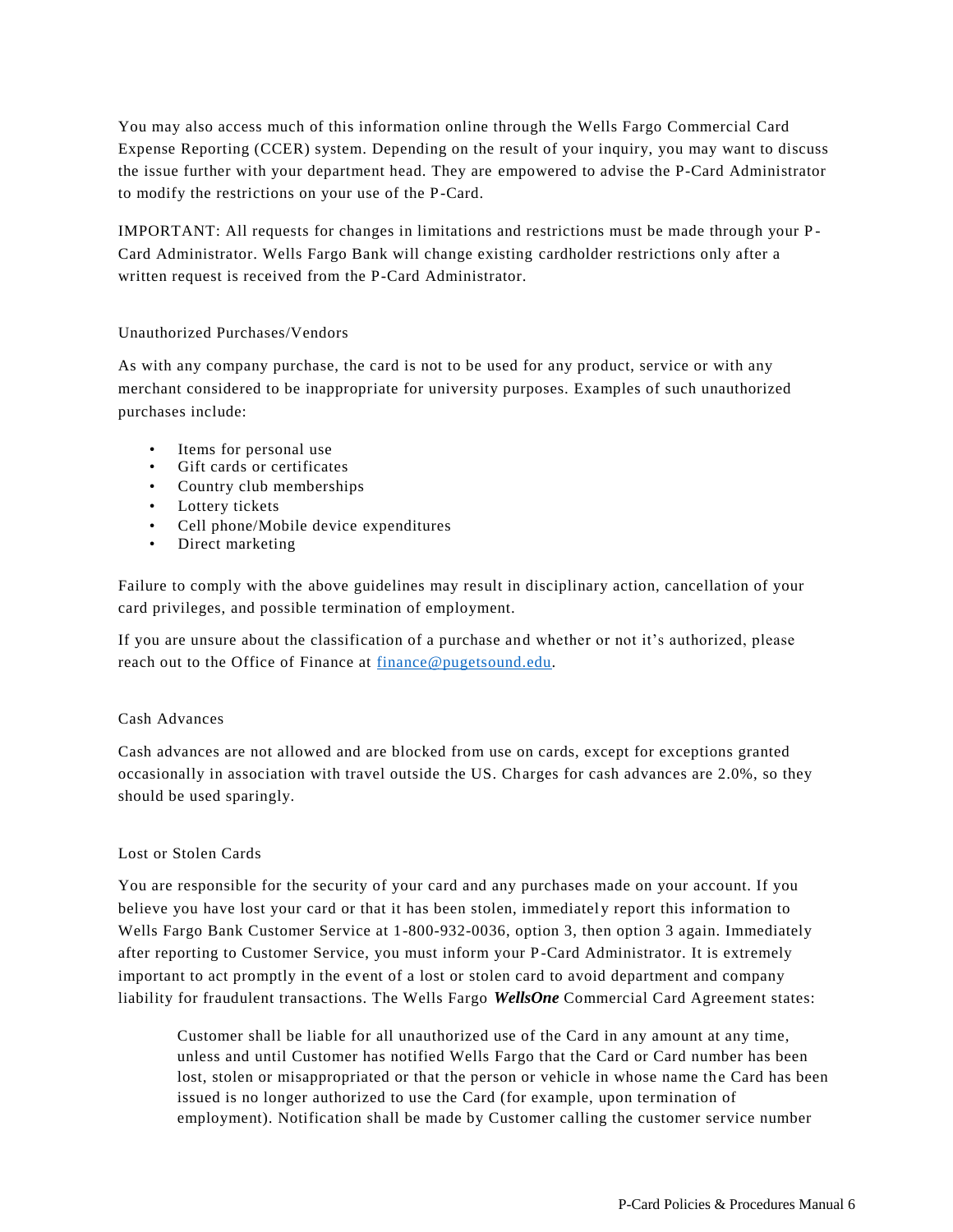most recently provided by Wells Fargo, followed by delivery of written confirmation signed by the Program Administrator. Customer shall be responsible for full payment of all purchases, fees and charges incurred prior to such notification, regardless of when actually posted to Customer's account. As with a personal charge card, you will no longer be able to use the account number after notifying the bank. A new card should be issued *within* 48 hours of notice to Wells Fargo Bank.

#### Traveling Overseas

The new chip & PIN technology in University p-cards is common in many areas overseas. It is very important that cardholders know their PIN before travelling. The university also takes preventative measures to avoid restriction due to assumed fraudulent transactions by notifying Wells Fargo of any upcoming travel. Please contact your p-card administrator to alert them to your travel plans at least seven days before the trip.

## Reconciliation and Payment

#### Payment of the Charges

The Office of Finance is responsible for paying the Program invoice each month. You are not responsible for direct payment under your account. You are responsible for identifying personal charges in CCER so reimbursement is made from your bank account to the university's account via electronic funds transfer (direct deposit).

#### How to Reconcile the Online Statement

It is your responsibility, immediately upon receipt of your email from the CCER system, to sign on and reconcile your statement online. Tape all receipts on to a blank piece of paper for scanning. Number each receipt with the order it has on the statement. Ima ge the receipts into CCER, using as few pages as possible (see the website). Then, forward your receipts in the envelope provided to the Office of Finance for review and filing. Place a check mark in each "Receipt Attached" box indicating you are submitting a receipt for each purchase and verifying that all expense coding is correct. When you have ensured that everything (coding, descriptions, receipts attached, all details) is in order, select the 'Statement Reviewed' button at the bottom of the screen.

#### Statement Cycle

You will have seven days to review, make any necessary coding changes, attach receipts, and click the Statement Reviewed button on your statement. After this time expires, your statement is forwarded to your p-card approver. Your p-card approver receives a copy of your statement electronically at this point and has five days to review and approve it. After that time has expired, your statement will be automatically sent to the Program Administrator for downloading of expenses and reimbursements for any 'Out-of-Pocket' expenses.

A Statement Cycle Calendar showing the dates for each month is available on the website. .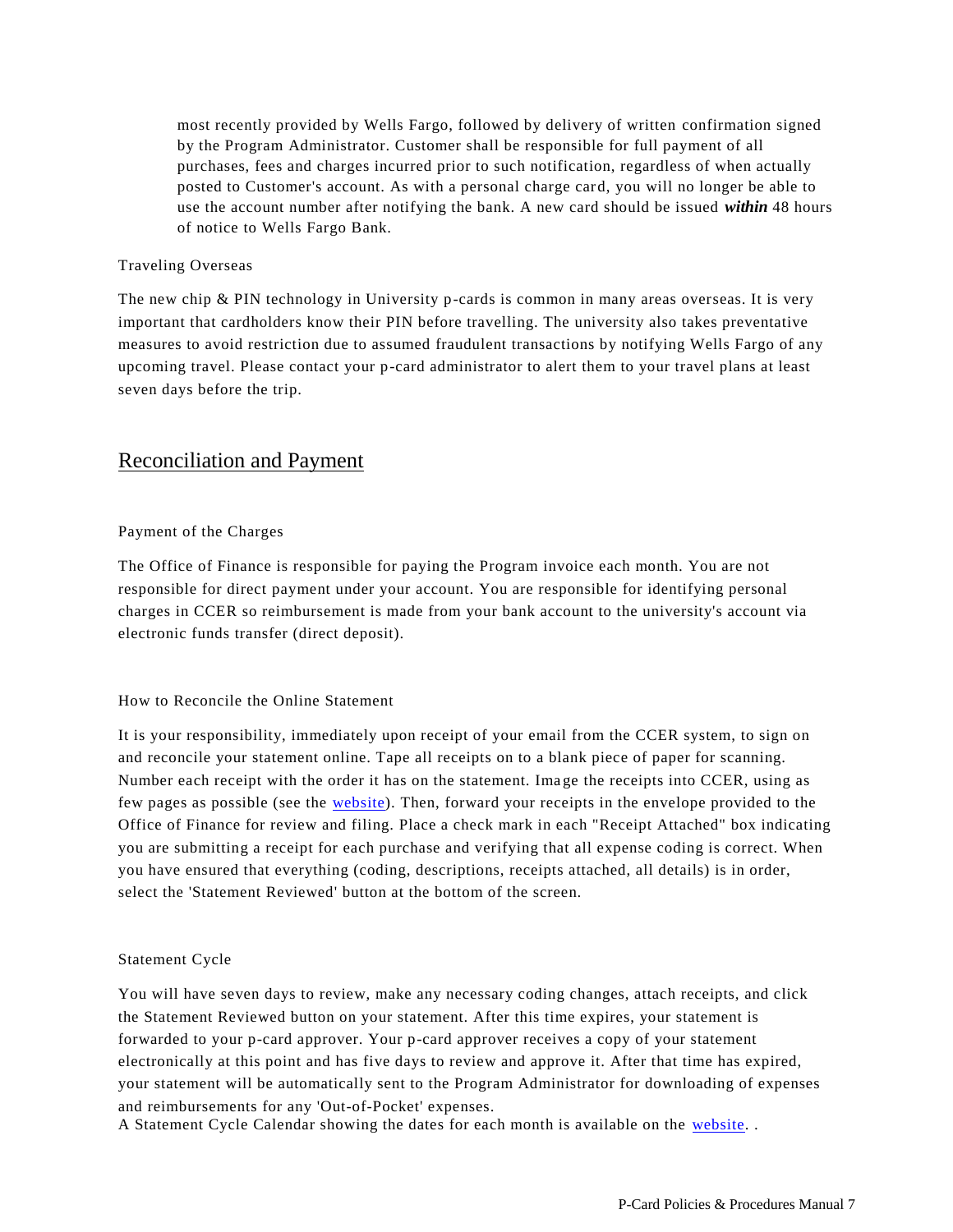#### Credit Limit Refreshed Monthly

Your P-Card credit balance is replenished once per month on the 16<sup>th</sup> day of the month (except if the 16<sup>th</sup> falls on a Saturday, Sunday or holiday, when the reset will occur on the next business day). If you made any charges which are pending and have not yet posted, the amount of those charges will be deducted from the maximum credit balance to determine the available balance.

#### Out-of-Pocket Expenses

For approved university expenditures that you are not able to make with your p -card (generally tips, tolls, mileage, etc.) and for which you use personal funds, enter this information in the 'Out- of-Pocket' expense tab of CCER. If approved by your p-card approver, you will receive an automatic reimbursement deposited directly into your bank account once a month at the end of each review and approval period and an email from Wells Fargo notifying you of the pending transaction.

Whenever possible, use your P-Card (vs. personal funds) for approved university expenditures. It saves everyone time and money!

#### Personal Charges

When coding a personal charge that was unintentionally made with the p-card, check the "Personal" box in CCER and use the account code 12040 (Personal Charges to Wells Card), and note in the Description field that the purchase was personal. The funds will be withdrawn from your bank account at the same time as the deposit is made for out-of-pocket expenses, approximately the 16<sup>th</sup> of the following month.

Note: Personal charges can only be withdrawn and out-of-pocket expenses only deposited into the cardholders account when the cardholder has manually entered a ch ecking or savings account number and routing number into the Wells Fargo system under User Information > Banking Information. Please note that Program Administrators cannot view this tab of cardholders' profiles, and the information should be entered at the time of initial p-card training. Please contact a Program Administrator with any questions about the necessity of banking information.

#### Receipts and Documentation

You are responsible for the following:

Retaining detail receipts for all items purchased with your p-card, and for out-of-pocket expenses, when it is reasonable to expect a receipt. Examples of when a receipt is not expected include: mileage reimbursement for use of a personal vehicle for university business, tips, bus fare, bridge tolls, and parking meters.

Receipts must have the following information present:

- $Date(s)$
- Business/merchant name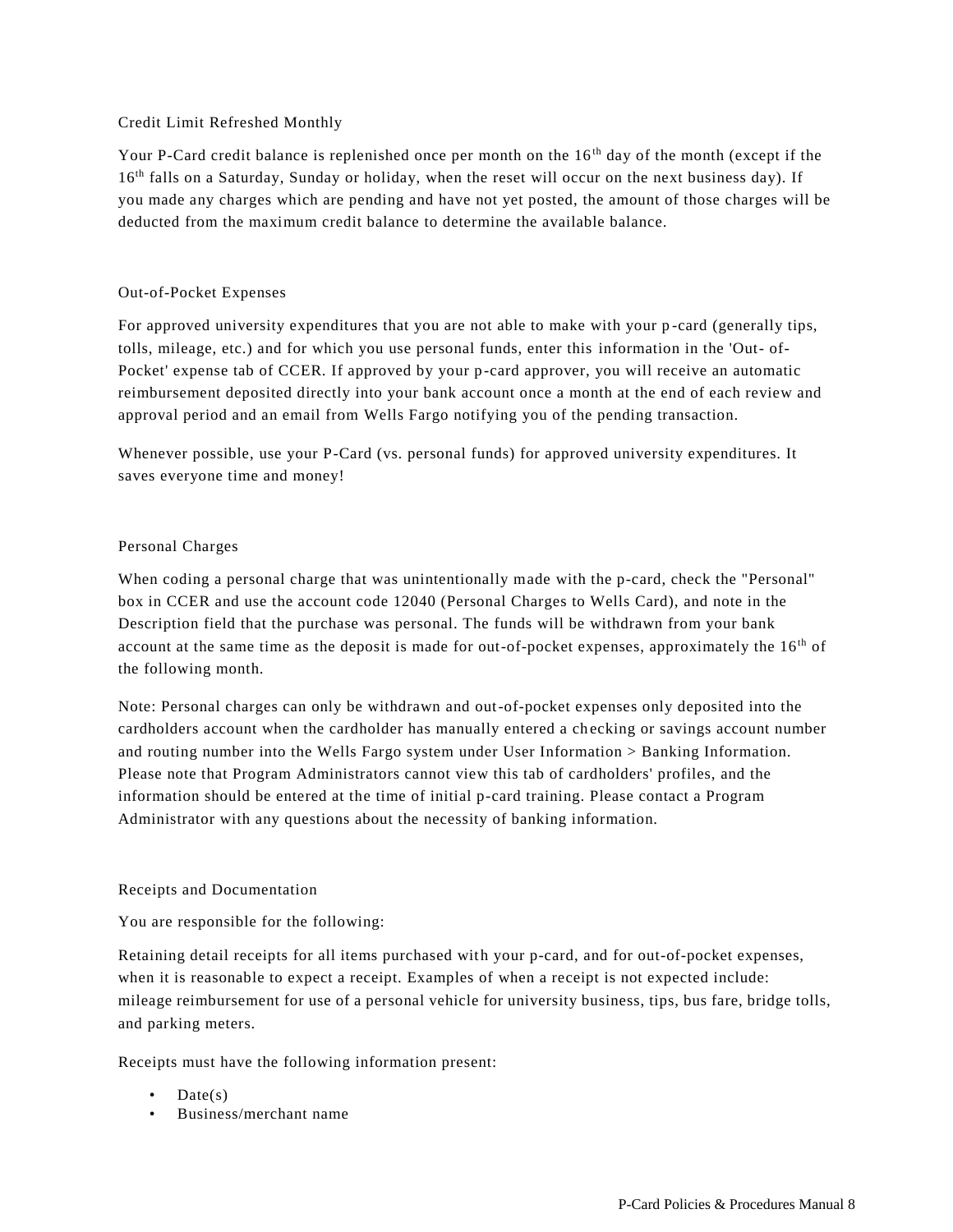- Items purchased (service or goods)
- Volume/quantity purchased
- Sales tax (if applicable and collected), and
- The total amount paid, including proof of payment with the last four digits of the p-card

For orders placed via phone, fax or mail, request the receipt be faxed or emailed to you prior to the goods being shipped to ensure you have a receipt for statement reconciliation.

Note: Merchants should honor this request, as it is a VISA policy.

Missing or unusual receipts:

Cardholders are responsible to:

- Complete a Missing Receipt Form (available on the website) if a receipt is lost.
- Complete their out-of-pocket receipt records with either beginning/ending odometer readings or a printout of a MapQuest or Google Maps route when using a personal vehicle for approved university business. The map and related expense should start and end at the University's address (1500 North Warner St., Tacoma, WA 98416).
- Send all receipts into the Office of Finance once reconciliation is complete
- Ensure all transactions posted are legitimate purchases made by yourself on behalf of the university.

Documenting the University Business Purpose

Your description should include answers to the following questions:

- What was purchased?
- Why was the purchase made or how is it related to university business? If associated with a university event, identify the event.
- When did the purchase, travel, or event occur? Provide the date(s).
- Who participated in the event or made the trip, or on whose behalf was the expenditure made? Include name and title, or for large numbers of attendees, identify the general nature and approximate number of attendees (e.g.: Biology 401 class and faculty, admission staff, all faculty, trustees and officers, alumni and guests of the university)

Examples of business purpose:

- Chemistry faculty member John Smith attended Association of American Chemists Conference San Francisco CA 5/25/10-5/30/16.
- Graduation reception 5/12/16for English Department faculty and students.
- Alumni Event Chicago IL,  $3/20/11$ ; venue rental and catering.
- Student admission recruiting in Minneapolis MN, 2/16/16-2/20/16
- Accountant Susan Jones attended advanced tax class Seattle 4/15/16

<span id="page-8-0"></span>Restaurant Receipts

The IRS requires that expenditures for meals and entertainment include the business purpose and who attended the event. If you are the only person eating and you are *not* traveling on business that requires an overnight stay, the expense does not qualify as a university business expense and therefore should not be charged on the p-card and is not reimbursable.

If you take a class, a club, an athletic team, or some other identifiable group and the activity relates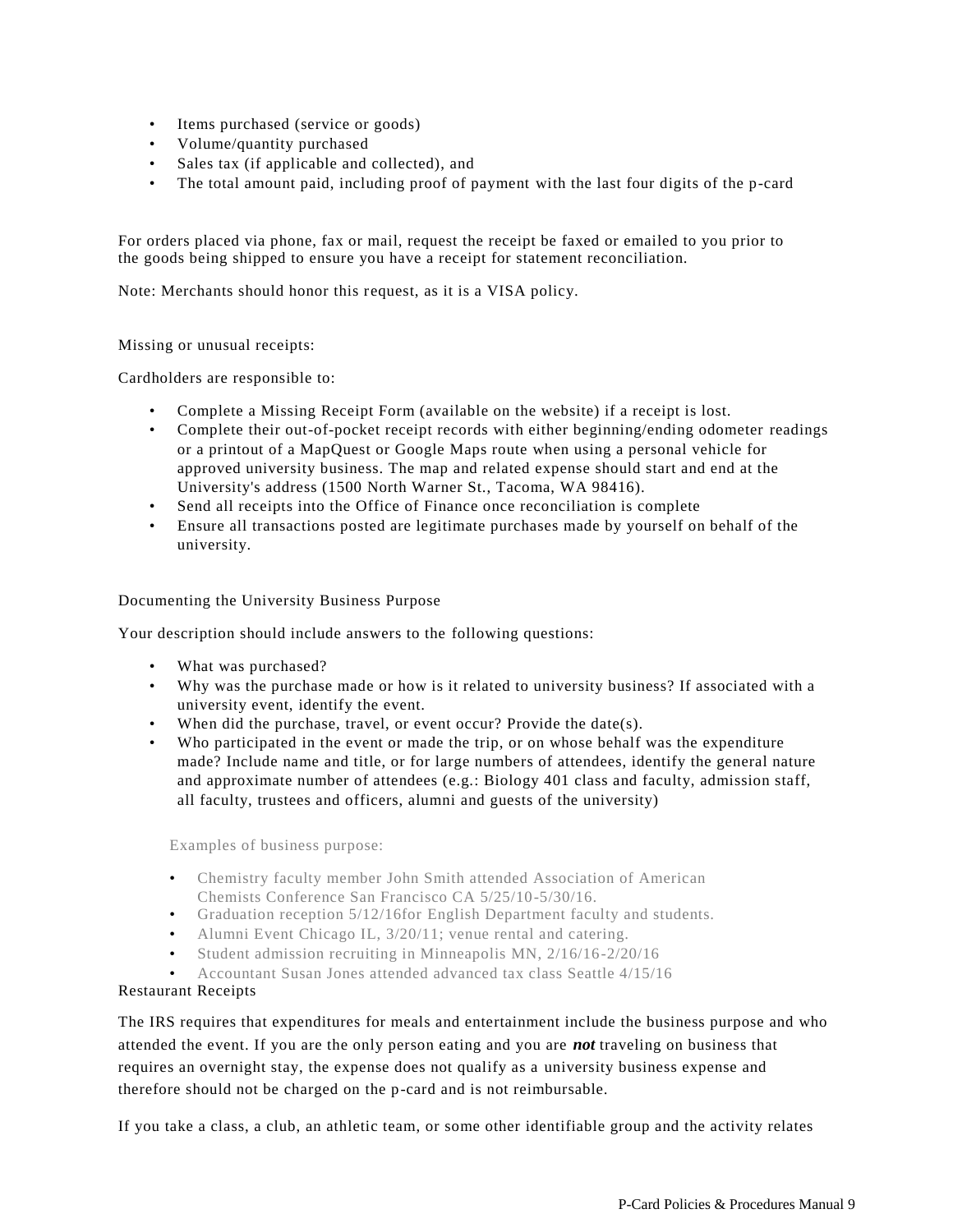to the university's programs, the name of the group (Biology 101 class, golf team, chess club) is sufficient. A roster of names of those in the group is not required.

An itemized receipt showing payment of sales tax is preferred (in states where sales tax is imposed). The minimum receipt required is the summary credit card receipt showing proof of payment.

#### Mileage

Under IRS regulations mileage incurred for business-related travel *which is in excess of the mileage incurred for a normal day's commute to work* may be reimbursed without tax implications for the employee. To support the mileage reported, any of the following will suffice, following a description of the business purpose:

- Beginning and ending odometer readings, if you maintain a mileage log in your car (as required by the IRS)
- Online mapping inquiry results, such as through Google Maps or Mapquest. Enter the source (Google, Mapquest, etc.), the beginning address, the ending address and the miles.
- Identify the amount of any miles associated with your daily commute that you subtracted to get to the mileage amount entered, if appropriate.

#### Approver Responsibilities

P-Card and OOP-only approvers have the following responsibilities:

- You may not approve your own expenses or the expenses of someone to whom you report in the organization (e.g. your supervisor, manager, department chair).
- You agree to approve transactions in CCER (the online Wells Fargo Commercial Card Expense Reporting system) in a timely manner.
- By approving P-Card (those not marked personal) and OOP transactions, you affirm: o they are legitimate university business transactions;
	- o appropriate receipts and documentation are provided, including documentation of university business purpose;
	- o transactions are accounted for correctly (correct fiscal year, speedchart, and account are provided); and
	- o personal use of the P-Card is incidental.

#### Disputed or Fraudulent Charges

If there is a discrepancy on your statement, it is imperative that the issue is addressed immediately! Depending on the type of discrepancy, you will need to contact either the merchant or your P-Card Administrator to resolve the disputed transaction.

If you believe the merchant has charged you incorrectly or there are outstanding quality or service issues, you must first contact the merchant and try to resolve the error or problem. If you are able to resolve the matter directly with the merchant and the error involved an overcharge, a credit adjustment from the merchant should be requested and will appear on your next statement.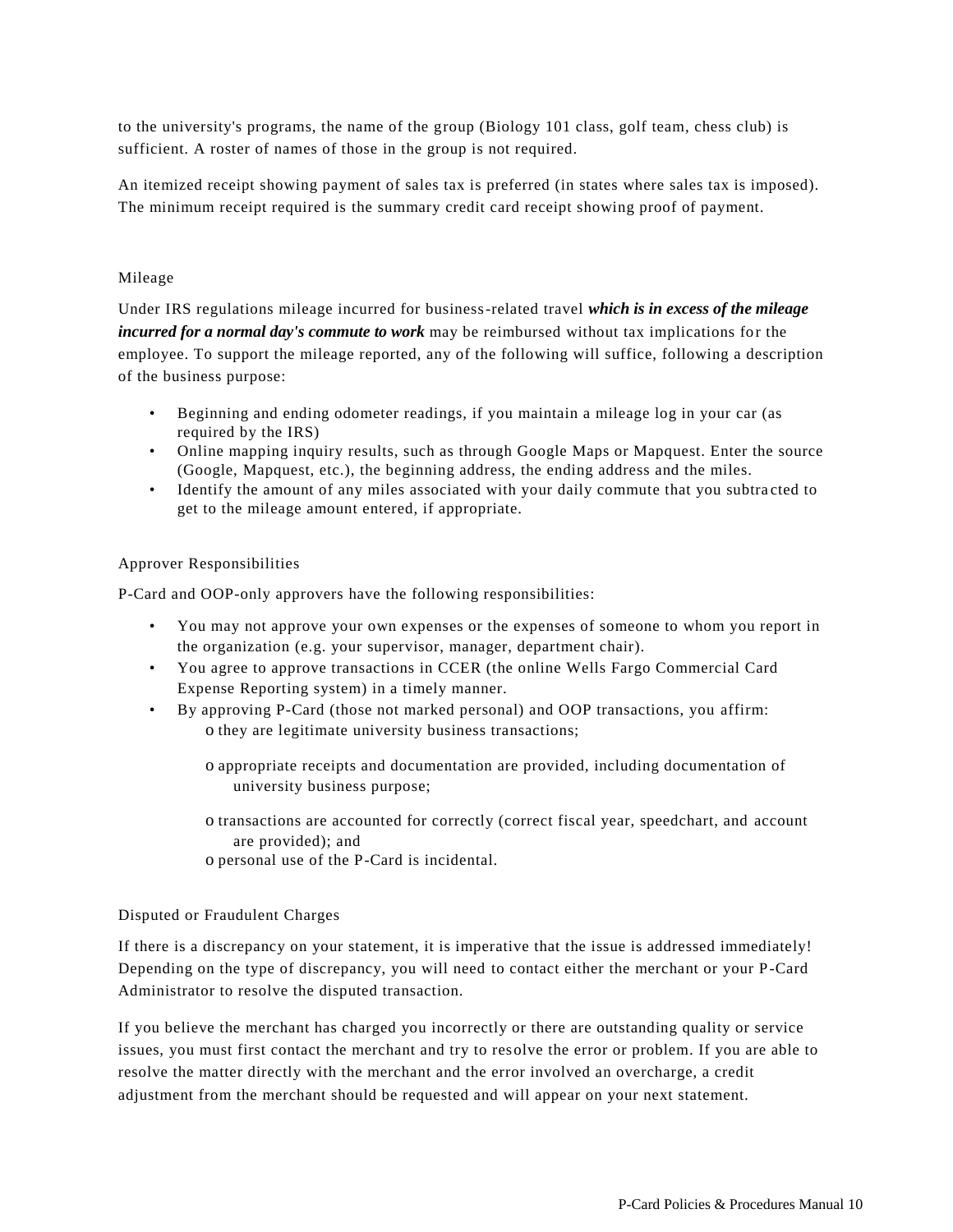If the merchant disagrees that an adjustment is necessary, immediately contact your P-Card Administrator who will work with Wells Fargo to resolve the dispute. Wells Fargo Bank will request complete details of the dispute in writing in order to research the item in question. The deta ils of the disputed transaction should be reported on university letterhead or on the dispute screen available in CCER.

Wells Fargo Bank must receive any charge dispute within 60 days of the transaction date. While pending resolution, Wells Fargo Bank will credit the university's account for the amount of the disputed transaction. Although Wells Fargo Bank acts as the arbitrator in any dispute, you should never assume that a dispute would be resolved in your favor.

If the dispute is not resolved to your satisfaction and you believe the merchant has treated you unfairly, please notify the P-Card Administrator with the relevant details. If the merchant is one of our preferred vendors, we may take further action.

Any fraudulent charge, i.e., a charge appearing which was not authorized by yourself, must be reported immediately to your P-Card Administrator. Prompt reporting of any such charge will help to prevent the university from being held responsible.

#### Sales and Use Tax

Merchants are required by taxing authorities to include the applicable sales or use tax at the time of purchase. The amount of tax is dependent on a variety of factors including the state, county, and city where the goods are purchased.

All merchandise not purchased for resale or not specifically exempt should include the applicable sales tax.

If you purchase goods or services for which sales tax is not charged, the university may be required to pay use tax. Please address questions about the university's responsibility to pay sales and use tax to the Office of Finance at [finance@pugetsound.edu.](mailto:finance@pugetsound.edu)

### Common Questions and Concerns

• Why did the University of Puget Sound decide to participate in a P -Card Program?

The university receives a rebate on all purchases, depending on annual spend. The rebate received helps support education and general expenses.

Monthly statement reconciliation is fully automated and can be done throughout the month, reducing processing costs.

Cardholder out-of-pocket reimbursements can be made through the same system..

More specific controls can be placed on cards, allowing wider distribution as appropriate.

The P-Card system supports compliance with IRS accountable plan rules, which prevent payments such as travel and entertainment expenses from being treated as taxable income.

• Where are P-cards accepted?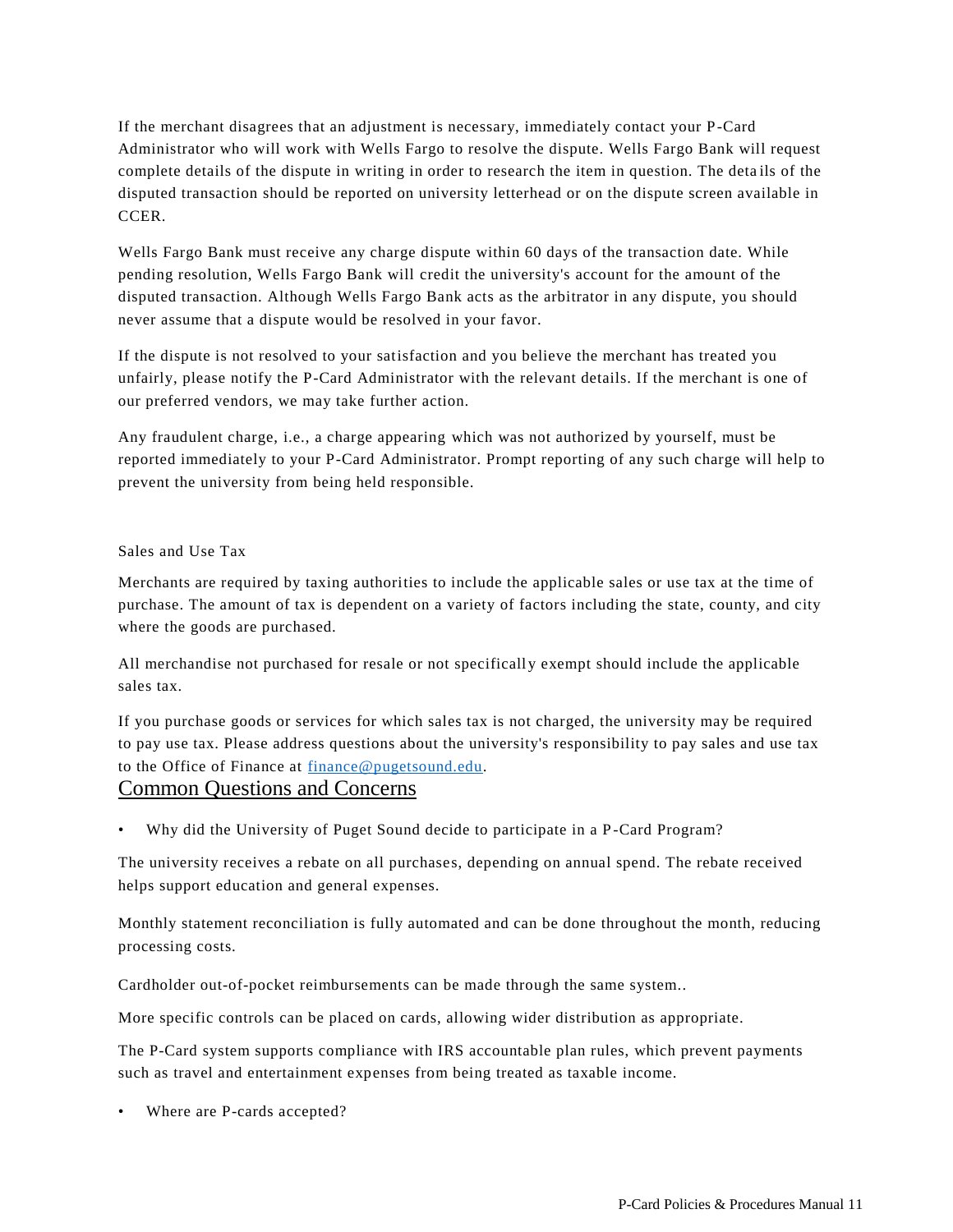Procurement cards are VISA branded cards and are accepted wherever VISA cards are accepted.

The university can restrict purchases from specified vendors, such as casinos and political organizations.

Restrictions can be managed by type of user. For example, cards that can only purchase gas can be issued to university departments with van rentals

• How can I get a P-card?

Your department head determines whether you need a P-card for transacting university business. The application form is available from any P-card administrator.

• Once I receive the card, can I begin using it immediately?

Once you receive your card, you will be instructed to call Wells Fargo Bank's toll-free number and provide certain information (e.g., Puget Sound ID number or other meaningful data) to activate the card. This procedure ensures a secure card issuance process and helps to prevent fraud.

• What is the procedure when I pay for something with my P-Card?

Essentially, the process is the same as when using your personal credit card. You must always ask for a receipt for your records, particularly for phone, fax and mail orders.

• Are there any restrictions associated with the use of my Card?

Yes, controls and limits may be placed on your card including:

- A monthly dollar limit
- A per-transaction dollar limit
- Blocked merchant categories

Please contact your P-Card Administrator for your specific restrictions.

• How will I know if I have exceeded my monthly limit?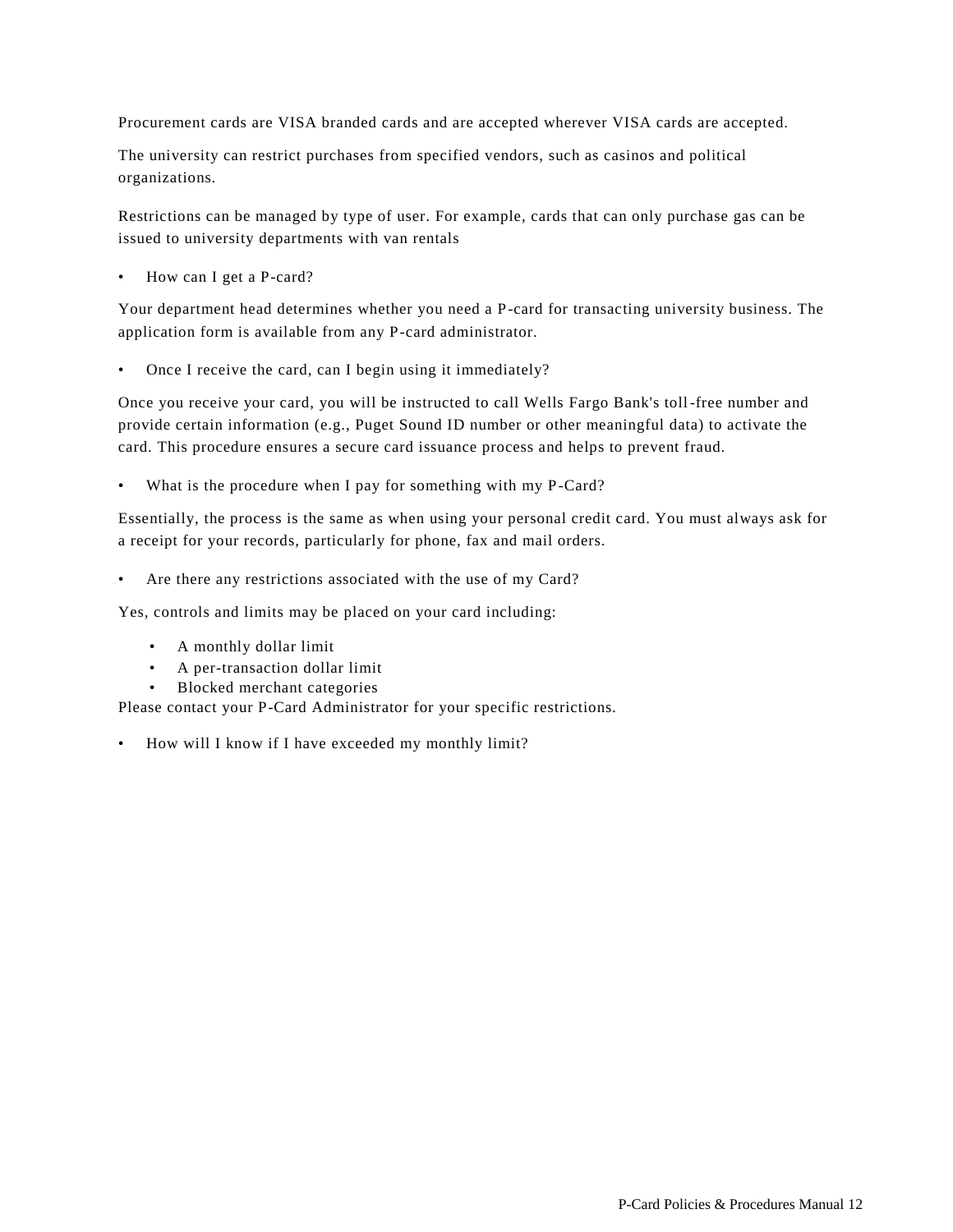Cardholders can check their available credit by accessing the Personal Profile option on the User Information menu in CCER. Available credit is viewable by scrolling to the bottom of this page. If a card is declined, it is viewable in Reports > View Declines and will pro vide a reason for this issue.

What should I do if a supplier does not accept the Wells Fargo Bank P-Card?

Please contact your P-Card Administrator and provide them with the supplier's name, address and phone number. If the item(s) you are purchasing cannot be purchased elsewhere with your P- Card, purchase the item using your personal cash out of pocket and submit for reimbursement on your next p-card statement.

• How will I know if the university is getting billed correctly for the purchases I have made?

You will receive a monthly cardholder activity statement online, listing all the purchases made and credits received in the previous month. This statement is for you or your designated reconciler review only and allows you to reconcile your purchases. You must review the statement in a timely manner, as any disputed or fraudulent transactions must be reported to Wells Fargo Bank in a timely manner.

• Can someone other than the cardholder do the detail review?

Yes. A reconciler can be assigned to review the trans actions, which the cardholder then approves. Contact a P-Card Administrator to discuss this option.

• How will my monthly P-Card bills be paid?

You are NOT responsible for the payment of your p-card bills. The monthly statement you receive is for your review only. The Office of Finance will make one payment to Wells Fargo Bank covering P - Card expenses for all faculty, staff, and other university constituents with cards issued in their name.

Notes: You are responsible for identifying personal charges in CCER so reimbursement is made from your bank account to the university's account via direct deposit.

• To whom may I talk if I have questions?

Our current P-Card Administrators are:

Administrative Assistant

Wendy Vu wvu @pugetsound.edu Accounts Payable Manager 253-879-2732

Angela Markos Financial Systems Analyst

Jan Bartolatz<br>
Administrative Assistant<br>
253-879-3224

[amarkos@pugetsound.edu](mailto:amarkos@pugetsound.edu) 253-879-3934

A P-Card Administrator should be contacted for any questions you have regarding limits, usage